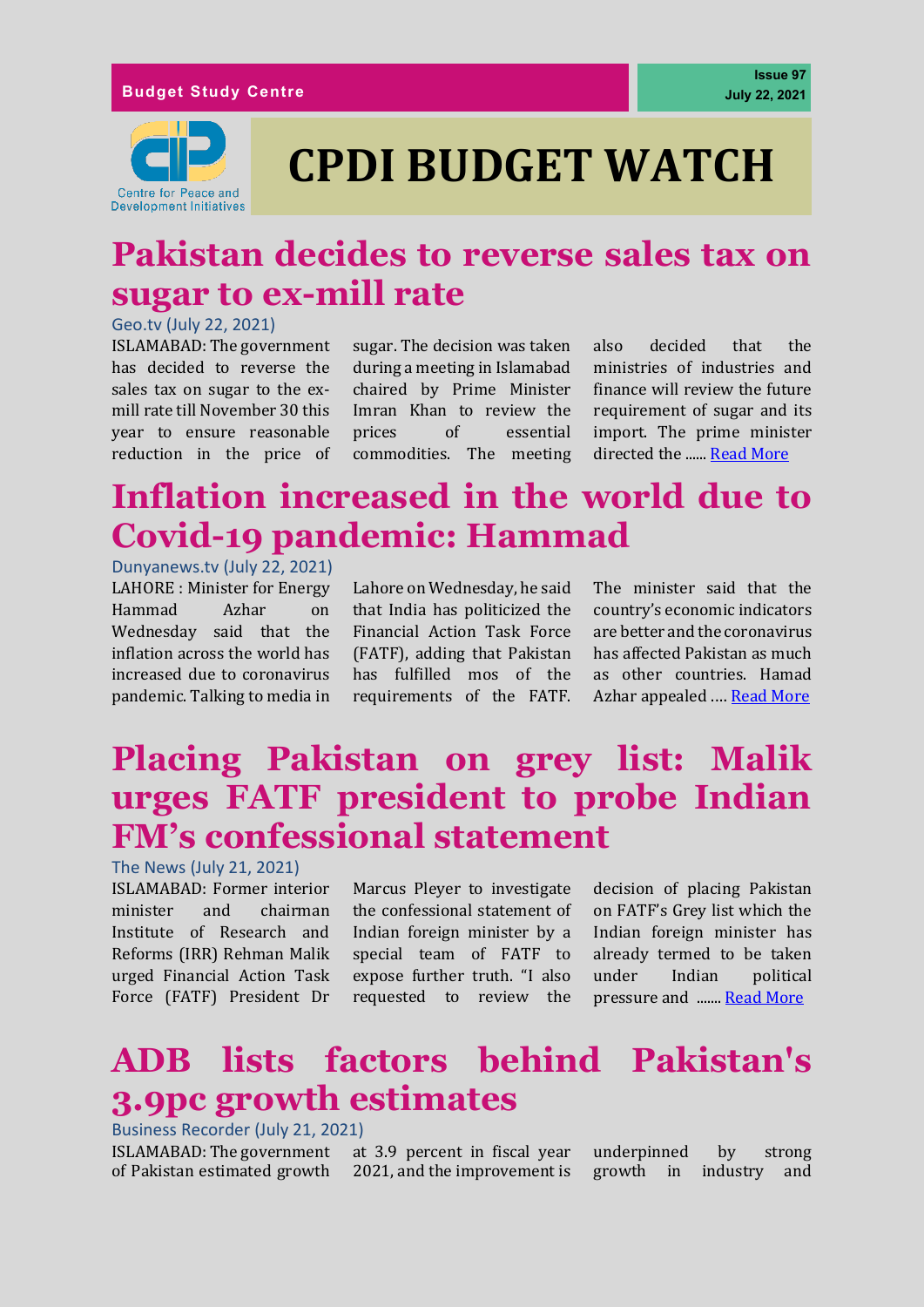services and steady remittance inflow, says the Asian Development Bank (ADB). The Bank in its latest report "Asian Development Outlook supplement" stated that inflation in Pakistan averaged 8.8 percent in the first 11 months of fiscal year 2021 on rising global commodity prices, especially for food and crude.[.Read More](https://www.brecorder.com/news/40108448)

### **Pakistan hopeful of another \$1bn in debt relief from G20**

#### Profit.Pakistantoday.com.pk (July 20, 2021)

Pakistan is hopeful to get a third relief in debt payments from the G20 countries, seeking a suspension of over \$1 billion payments. According to a local media

report on Monday, the country has sought an overall debt relief of \$3.78 billion from G20 countries which would be provided in three phases. The report states that

Pakistan has already received relief in two phases, whereas in the first phase, debt payments of over \$1.6 billion have been suspended for the period between ... [Read More](https://profit.pakistantoday.com.pk/2021/07/20/pakistan-hopeful-of-another-1bn-in-debt-relief-from-g20/)

### **US says 'recognises, supports' Pakistan's efforts to meet FATF requirements**

The Dawn (July 20, 2021) The US has said it recognises and supports Pakistan's continued efforts to meet the Financial Action Task Force's (FATF) requirements, and acknowledges that the latter

has made "significant progress" on the international watchdog's original action plan agreed in June 2018. US State Department spokesperson Ned Price made

these remarks during a press briefing on Monday while answering a question about Foreign Minister Shah Mahmood accusing India of politicising the ..… [Read More](https://www.dawn.com/news/1636195)

# **Private credit: Pakistan last in WB's emerging, developing economies index**

#### Samaa.tv (July 19, 2021)

Based on the private sector credit to GDP ratio, Pakistan slipped to the bottom of the World Bank's developing and emerging economies Index (2019) that comprises 19

countries, down three notches from its position a decade ago. The central bank study revealed this in a special section as part of The State of Pakistan's Economy third

quarterly report for the fiscal year 2021 .The authors argue that Pakistan has introduced reforms and regulations to increase access to finance, which helped .... [Read More](https://www.samaa.tv/money/2021/07/private-credit-pakistan-last-in-wbs-emerging-developing-economies-index/)

### **Economy made encouraging recovery but structural vulnerabilities remain: SBP**

#### Profit.Pakistantoday.com.pk (July 19, 2021)

The State Bank of Pakistan (SBP) on Monday noted that the economy made an "encouraging recovery"

during the outgoing fiscal year (FY) 21 but warned that "certain structural vulnerabilities" continue to

require the government's attention. The central bank issued the warning in its "Third Quarterly Report on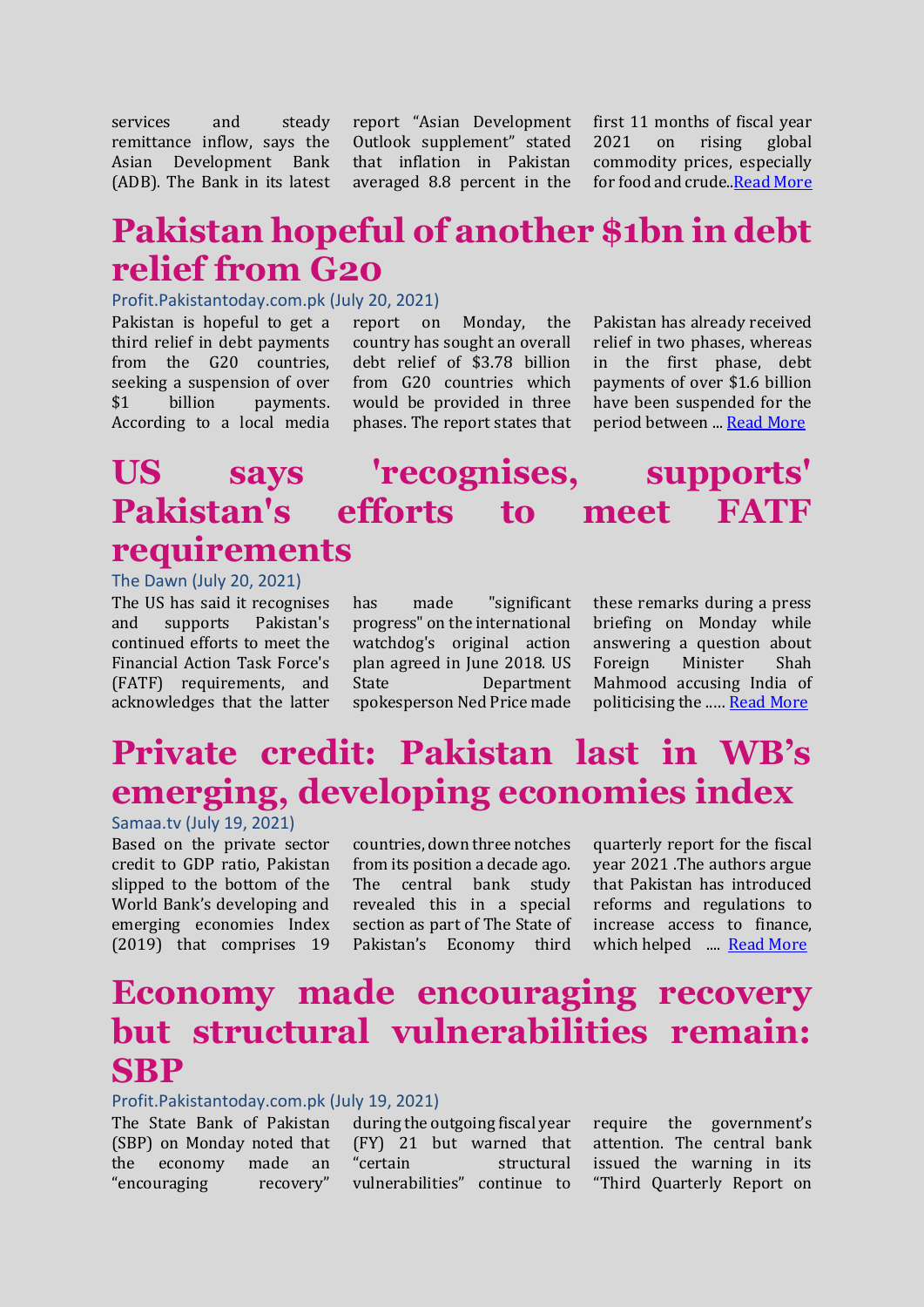The State of Pakistan's Economy" for the fiscal year 2020-21 which was issued today. "While the economy

made an encouraging recovery during .... [Read More](https://profit.pakistantoday.com.pk/2021/07/19/economy-made-encouraging-recovery-but-structural-vulnerabilities-remain-sbp/)

# **Punjab's food circular debt jumps to Rs560bn**

#### The Dawn (July 18, 2021)

LAHORE: Punjab's food sector circular debt has risen to a staggering Rs560bn, equal to the Annual Development Programme for the year 2021- 22, giving a nightmare to the

finance wizards in the province. Punjab harvested a bumper wheat crop, about 22 million tonne this season and the department procured at least 3.5 million tonne of it at

a rate of Rs1,800 per maund (40kg). The food debt was hovering around Rs400bn until the end of the last financial year (2019-20) but the recent wheat...[. Read More](https://www.dawn.com/news/1635655)

### **Bank credit to private sector declines to lowest: SBP**

#### The Dawn (July 18, 2021)

KARACHI: Formal credit to private sector in Pakistan has declined to one of the lowest among the emerging markets and developing economies (EMDEs), said a special report of the State Bank of Pakistan (SBP) issued on Friday. "Formal credit to the private sector in Pakistan has declined both in absolute and relative terms over the past few decades, and is currently one of the lowest among emerging markets and developing economies (EMDEs)," said the report. During FY21 ...... [Read More](https://www.dawn.com/news/1635754)

### **SBP ties growth momentum to unhindered economic activities**

#### The News (July 17, 2021)

KARACHI: The central bank on Friday linked the acceleration in growth momentum during the current fiscal year with unhindered economic activities despite the coronavirus outbreak. "The economic momentum is expected to accelerate further during FY22. The optimistic outlook is premised on the expanding vaccine roll-out and relatively unhindered continuation of economic activity despite Covid-19," the State Bank of Pakistan (SBP) said in a quarterly.. [Read More](https://www.thenews.com.pk/print/865145-sbp-ties-growth-momentum-to-unhindered-economic-activities)

### **ECC approves massive rise in essential items' prices**

#### Profit.Pakistantoday.com.pk (July 17, 2021)

ISLAMABAD: The Economic Coordination Committee (ECC) of the Cabinet on Friday gave approval to increase Ghee, Flour and Sugar prices. The meeting of the ECC was

held under the chair of Federal Minister for Finance and Revenue Shaukat Tarin. The ECC on the summary of Ministry of Industries and Production approved the

revision in prices of three essential commodities namely flour (20 kg bag) to Rs 950 from Rs820, Ghee (per kg) to Rs 260 from Rs170 and Sugar (per kg) to Rs 85 ..[..Read More](https://profit.pakistantoday.com.pk/2021/07/17/ecc-approves-massive-rise-in-essential-items-prices/)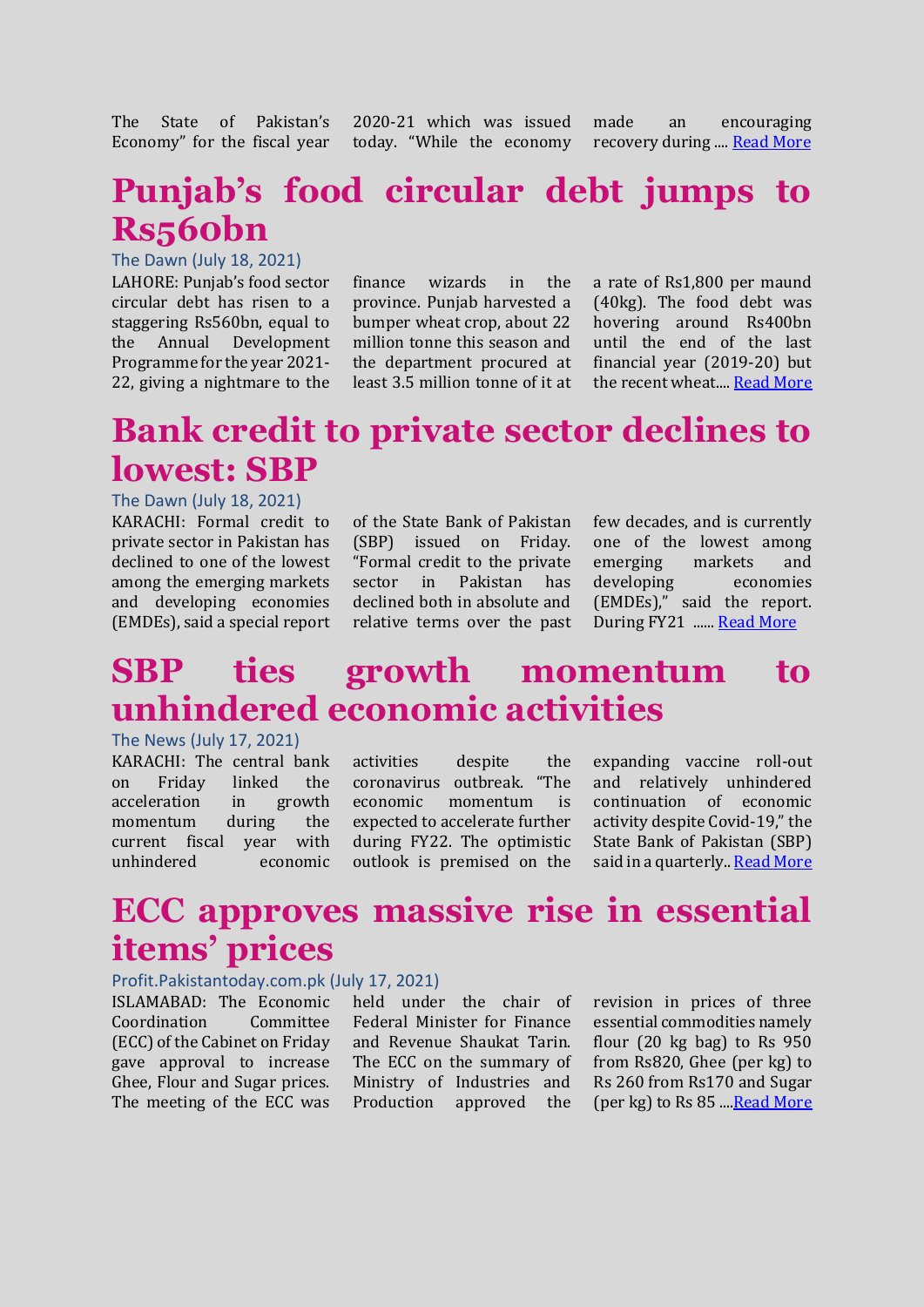### **Housing, construction finance up 75pc in FY21: SBP**

#### The Dawn (July 16, 2021)

KARACHI: The State Bank of Pakistan on Thursday said that housing and construction finance in FY21 saw a remarkable increase of Rs111 billion or 75 per cent to reach

Rs259bn compared to FY20. The information was provided by SBP Governor Dr Reza Baqir during a meeting of the National Coordination Committee on Housing,

Construction and Development (NCCHCD) chaired by Prime Minister Imran Khan. "About 97pc of the overall target set by State Bank for June 30 ... [Read More](https://www.dawn.com/news/1635289)

### **Pakistan, Russia sign pact for 1,100-km gas pipeline from Karachi to Lahore**

#### Business-standard.com (July 16, 2021)

Pakistan and Russia have signed an agreement for the construction of about 1,100 km gas pipeline from Port Qasim in Karachi to Lahore at an estimated cost of USD 2.5-3

billion by the end of 2023, according to a media report on Friday. The Heads of Terms (HoTs) of shareholders' agreement was signed on Thursday after four days of talks, the Dawn News reported. The two sides also signed minutes of the third meeting of the Russia-Pakistan Joint Technical Committee (JTC) … [Read More](https://www.business-standard.com/article/international/pakistan-russia-sign-pact-for-1-100-km-gas-pipeline-from-karachi-to-lahore-121071600905_1.html)

### **PTCL profit rises 38pc in 1HCY21**

The Dawn (July 15, 2021)

ISLAMABAD: The Pak-istan Telecommunication Company Ltd (PTCL) revenues rose 8 per cent to Rs38 billion mainly driven by broadband and corporate and wholesale business segments during the first half of calendar 2021, which is the highest half-year growth since 2014. Briefing the media after the company's board of directors meeting, Group Chief Financial Officer Nadeem Khan said improved customer service and introduction of better products helped the PTCL and the whole group ..... Read More

### **Pakistan receives record \$29.4 billion remittances in 2021**

#### Khaleej Times (July 15, 2021)

Dubai: Pakistan received record \$29.4 billion remittances during the financial year 2020-21 as nonresident Pakistanis continued to send over \$2 billion foreign

exchange for the 13th consecutive month in June, latest data shows. State Bank of Pakistan, the central bank, said workers' remittances registered a substantial \$6.24

billion, or 27 per cent year-onyear growth, improving the country's external sector position despite the challenging global economic conditions. "This .... Read More

#### **Bank deposits surge to all-time high**

Tribune.com.pk (July 14, 2021) KARACHI: Government, private sector and household deposits with banks in Pakistan grew 22% - the fastest pace in 14 years - to

touch an all-time high of Rs19.8 trillion in fiscal year ended June 30, 2021 in the wake of a turnaround in the national economy. Bank

deposits had stood at Rs16.2 trillion a year ago on June 30, 2020, according to Topline Research. "Acceleration in economic activities directly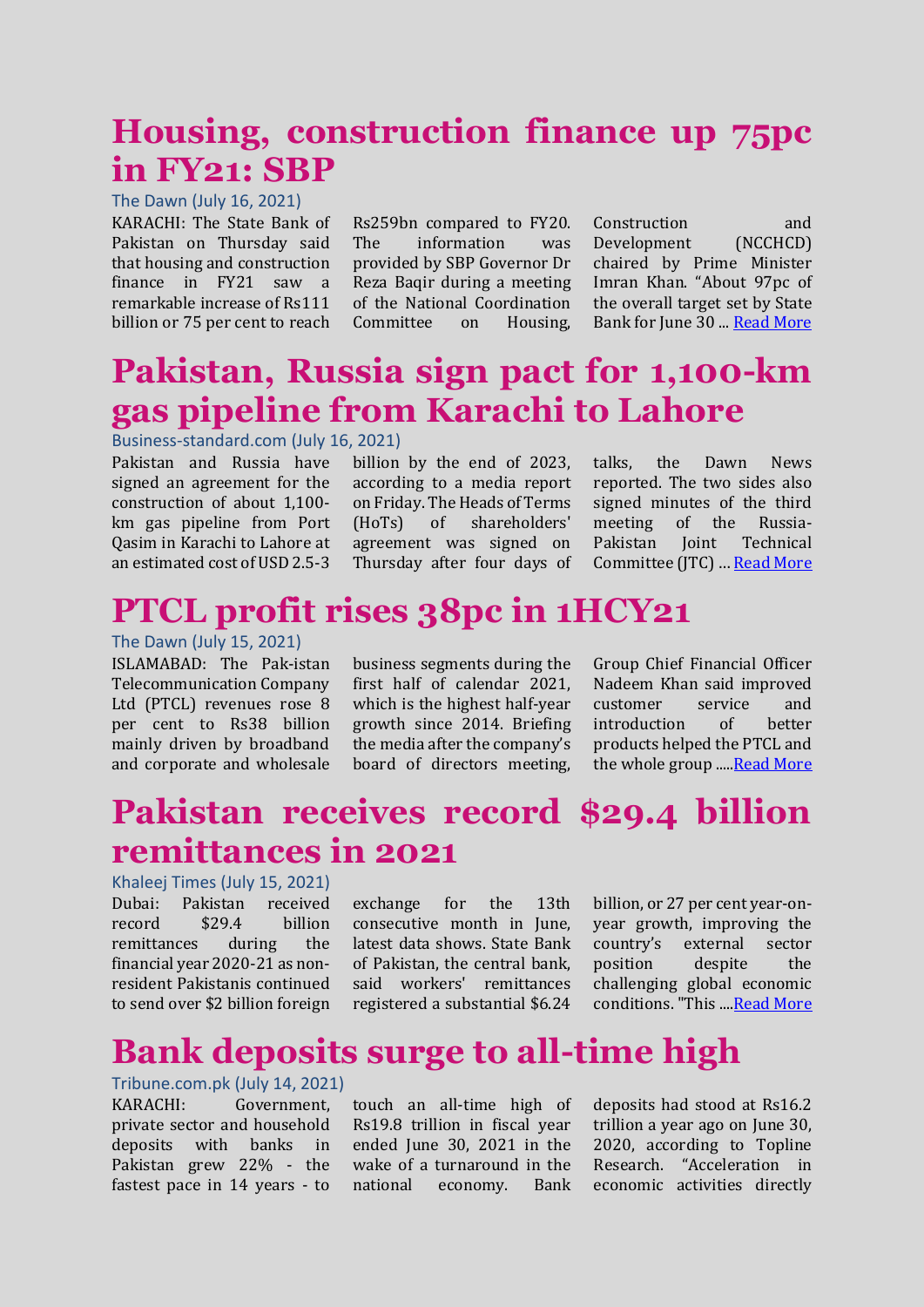supports deposit growth as businesses and people earn more," Arif Habib... [Read More](https://tribune.com.pk/story/2310361/bank-deposits-surge-to-all-time-high)

# **Pakistan 'well-positioned for growth' but concerns remain, says Citi**

#### Business Recorder (July 14, 2021)

ISLAMABAD Pakistan is wellpositioned for growth but concerns around inflation, global protectionism, and US monetary tightening will continue to be concerns for

the South Asian economy, said Citibank officials in a recent interview with Business Recorder. The remarks came on the sidelines of the virtual Citi Media Summit organised

under the 'Finance, Innovation and the Economy in a Changing World' banner earlier this month. Rizwan Shaikh, head of EMEA Emerging Market... [Read More](https://www.brecorder.com/news/40107123)

## **Pakistan's remittances reach historic high of \$29.4 billion in FY21**

#### Business Recorder (July 13, 2021)

ISLAMABAD: Workers' remittances continued to stay above \$2 billion for a record 13th consecutive month, with an inflow of \$2.7 billion received in the last month of

the fiscal year 2020-21, said the State Bank of Pakistan (SBP) on Tuesday. On a cumulative basis, remittances amounted to a historic high of \$29.4 billion during the fiscal

year, a 27% year-on-year increase. The growth in FY21 is the highest since FY03. "This has helped improve the country's external sector position despite.… [Read More](https://www.brecorder.com/news/40106884)

### **PM Repeats Call for Joint Global Fight against Covid**

Tribune.com.pk (July 13, 2021)

ISLAMABAD Prime Minister Imran Khan called on Tuesday for a joint global action to fight the triple challenges posed by coronavirus pandemic through equitable vaccine

supply, reallocation of International Monetary Fund (IMF) quotas by high-income states to the poor nations and adaptation of climate finance. In a virtual address to the UN

High-Level Political Forum (HLPF) on Sustainable Development, held at the UN Headquarters in New York, Imran articulated his vision for dealing with...… [Read More](https://tribune.com.pk/story/2310310/protracted-negotiations-will-defeat-purpose-of-debt-relief-pm-imran)

### **Preferential trade deal with Uzbekistan likely**

#### Tribune.com.pk (July 12, 2021)

ISLAMABAD: Prime Minister Imran Khan will leave for an official visit to Uzbekistan on July 15. Earlier, trade adviser Abdul Razzaq Dawood and Investment Board officials

will leave for Tashkent, while Foreign Minister Shah Mehmood Qureshi is also expected to arrive in the Uzbek capital from Tajikistan. During his visit to Uzbekistan,

Prime Minister Imran Khan will jointly inaugurate the session of the CASA Conference with the President of Uzbekistan.On this occasion, prefer..... [Read More](https://tribune.com.pk/story/2310104/preferential-trade-deal-with-uzbekistan-likely)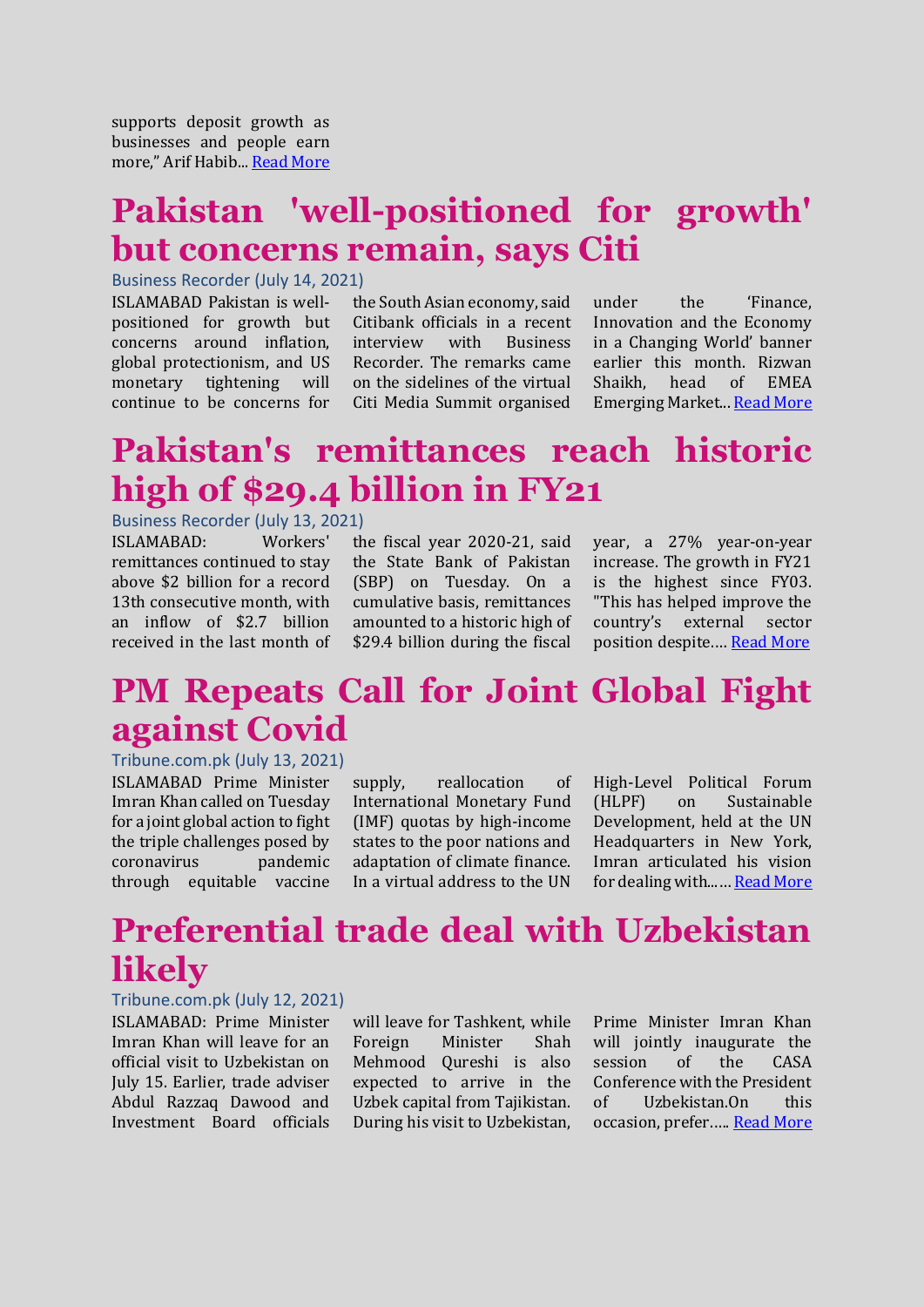### **PM approves new bilateral investment treaty template**

#### Profit.Pakistantoday.com.pk (July 12, 2021)

ISLAMABAD: Prime Minister Imran Khan has approved the new Bilateral Investment Treaty (BIT) template whereby any dispute will now be remedied through local

arbitration, disclosed Board of Investment (BoI) Secretary Fareena Mazhar while talking to a group of journalists on Sunday. She said the new BIT template has been developed

in consultation with all the stakeholders and with the active assistance of law and justice division and the attorney general of Pakistan. She explained that..*Read More* 

### **Pakistan, Uzbekistan all set to sign TTA**

Business Recorder (July 11, 2021) ISLAMABAD: Pakistan and Uzbekistan are all set to sign Transit Trade Agreement (TTA) on Thursday (July 15) in Tashkent, allowing each other to use their respective

facilities for transshipment of their goods. Prime Minister Imran Khan, who is also Incharge Minister for Commerce, will witness the signing ceremony. The TTA

will allow passage of goods, vehicles and drivers, in Uzbekistan and its border points with other Central Asian Republics (CARs) including rail and…[Read More](https://www.brecorder.com/news/40106480)

### **Pakistan to export mobile phones from next year**

The News (July 11, 2021)

FAISALABAD: Pakistan will start export of mobile phones from next year and exporters should focus on nontraditional sectors to increase exports, commerce

adviser said on Saturday. Adviser to Prime Minister on Commerce, Textile, Industries, Production and Investment Razak Dawood said there is an acute dearth of manufacturing units for shirts, suits and ladies' garments. Dawood said exporters should focus on the sectors as the government would be more .... [Read More](https://www.thenews.com.pk/print/862371-pakistan-to-export-mobile-phones-from-next-year)

### **'Economic policy success lies in benefits to common man'**

#### Business Recorder (July 10, 2021)

ISLAMABAD: Economic policy cannot be successful until and unless it benefits the common man. This was the conclusion of a discussion titled "Growth and Sustainability – Hand in

hand or poles apart" hosted by the Islamabad Policy Institute, according to a press release issued on Friday. The discussion was participated by former finance minister, Dr

Hafiz Pasha and former chairman FBR, Shabbar Zaidi. Equity market veteran and senior fellow at IPI Hussain Haider moderated the event. The panelists ..... **[Read More](https://www.brecorder.com/news/40106295)** 

### **Hascol appoints foreign experts for restructuring plan**

#### The News (July 10, 2021)

KARACHI: Oil company Hascol has hired a team of global professional services provider Alvarez & Marsal Europe LLP to overcome financial issues as it is engaged in tracing back possible false purchase entries in its balance sheet, it